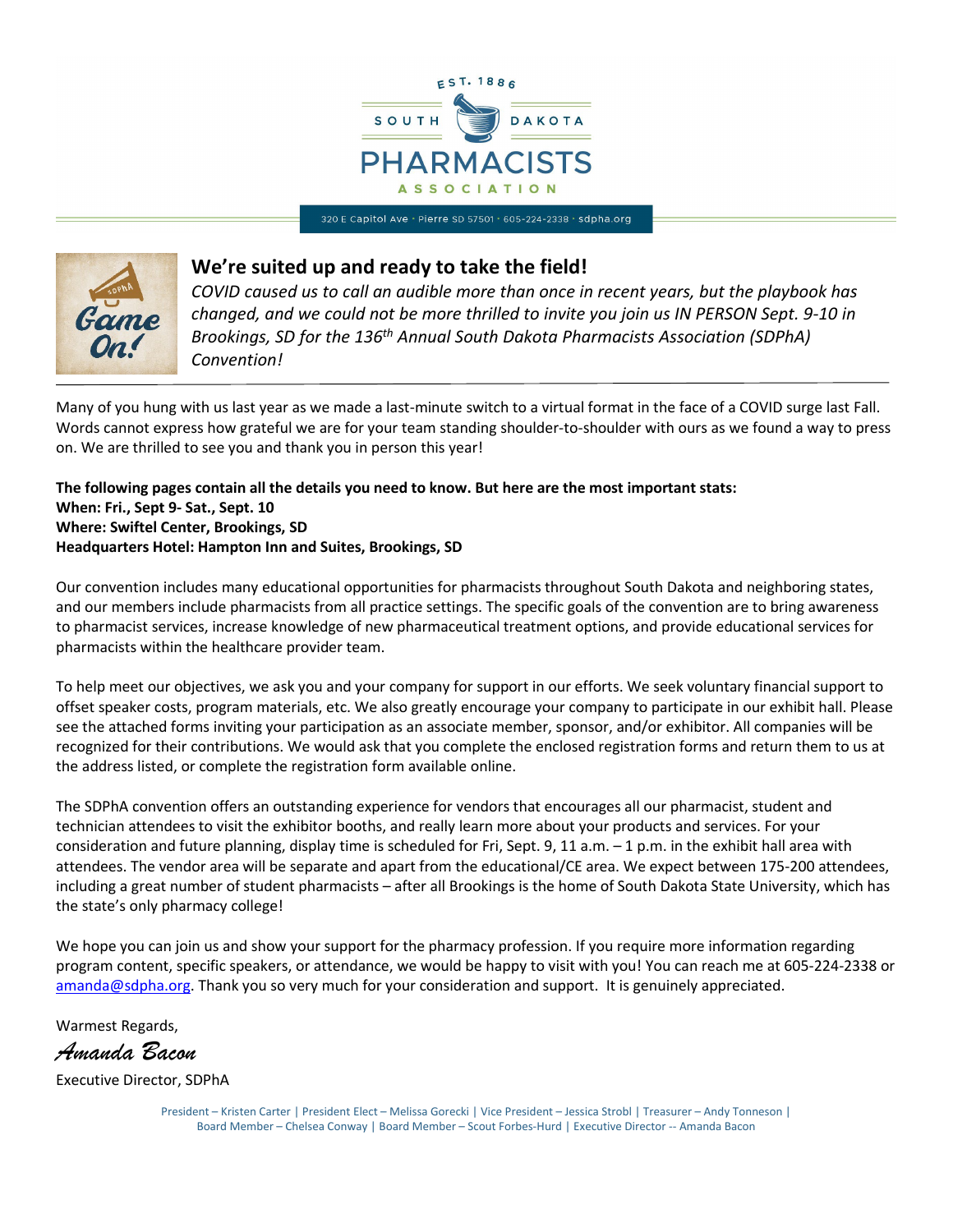

# SDPhA 136th Annual Meeting Exhibitor Packet

Sept. 9-10, 2022

PO Box 518, Pierre SD 57501 sdpha.org 605.224.2338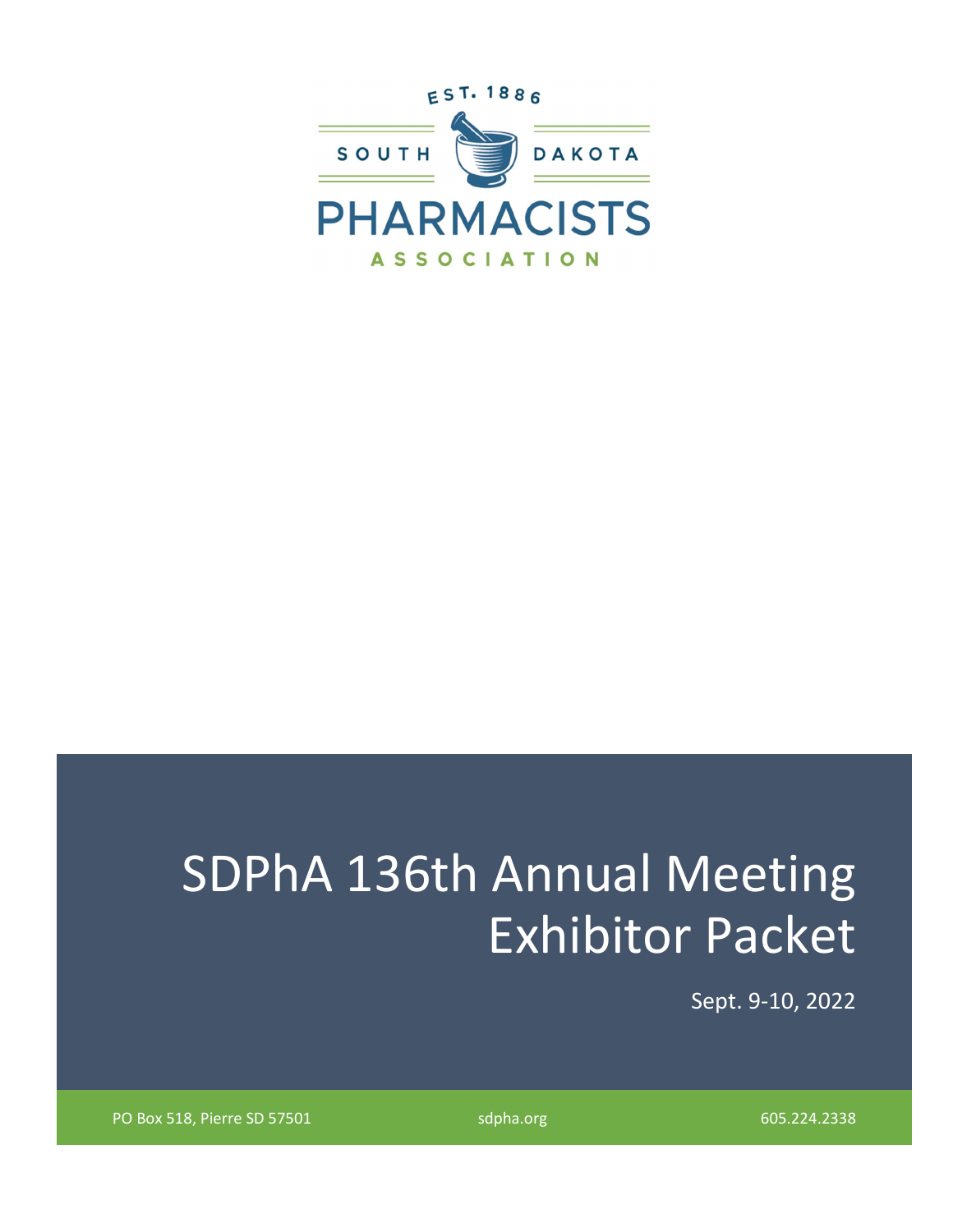## 2022 SDPHA ASSOCIATE MEMBERSHIP APPLICATION

#### **The South Dakota Pharmacists Association invites you to keep in touch with South Dakota Pharmacy by becoming an Associate Member.**

Membership dues are \$100 and include the following:

- A year subscription to the *South Dakota Pharmacist* (our quarterly journal)
- Discount on display booths at the SDPhA Annual Convention
- Discount on advertising in the *South Dakota Pharmacist* and the *SDPhA website*
- A personal invitation to our annual meeting & convention

Our publications give you important information on Pharmacy events, current issues, legislative activities and other information concerning Pharmacy.

#### *Keep in touch with your pharmacy friends in South Dakota by becoming an Associate Member. Apply online at [sdpha.org](http://www.sdpha.org/) or complete the form below. Please print or type.*

| Telephone: _________________________ |                                                         |
|--------------------------------------|---------------------------------------------------------|
|                                      |                                                         |
|                                      | I am the primary person to contact for program support. |
| ப<br>No, you need to contact:        |                                                         |

**PO Box 518 Pierre, SD 57501-0518** We also accept MasterCard, VISA or AMEX SDPhA tax ID: 46-0191834 **Complete this application online: [sdpha.org](http://www.sdpha.org/)**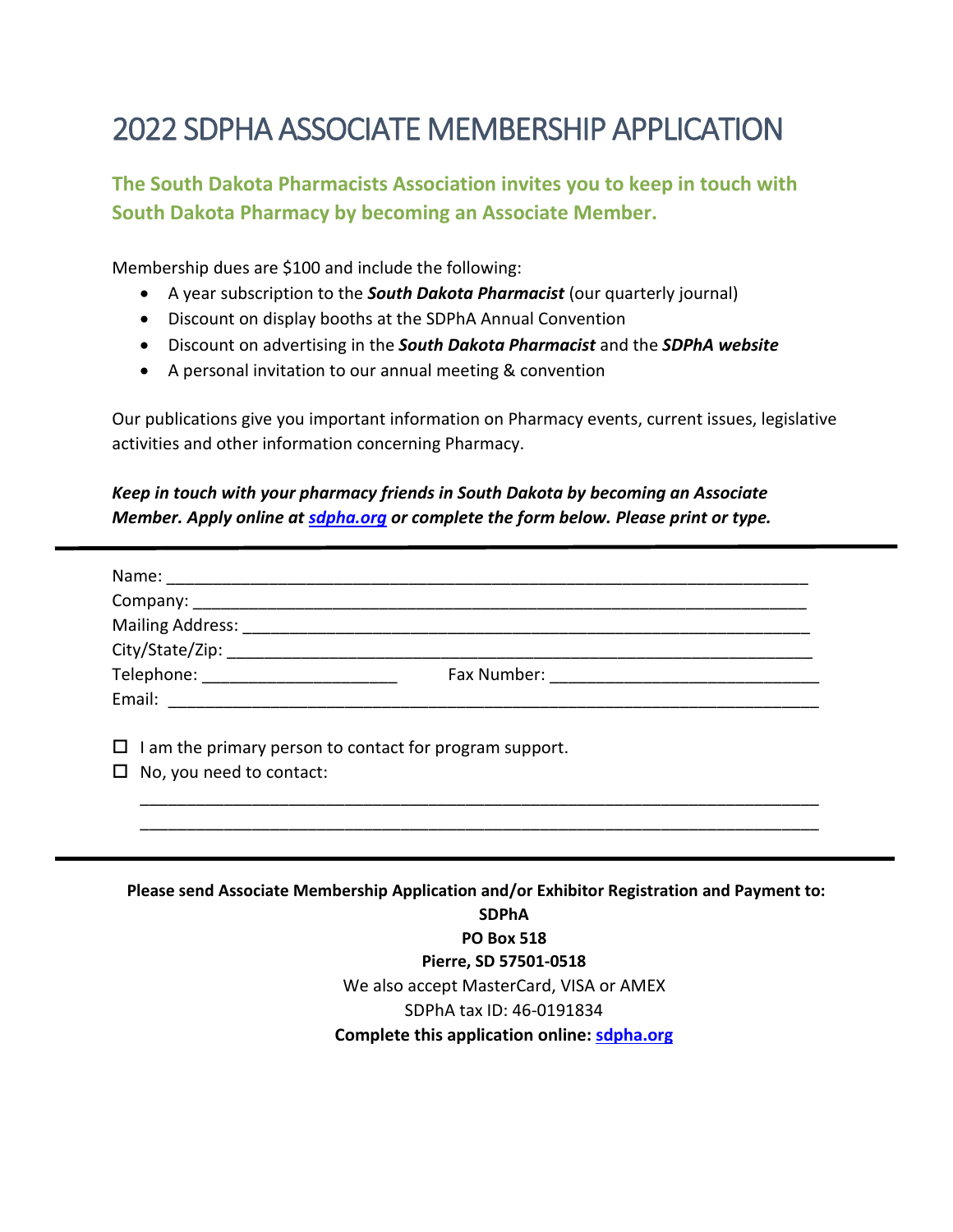## 2022 SDPHA SPONSOR AND EXHIBITOR REGISTRATION FORM

**Game On! | South Dakota Pharmacists Association | 136th Annual Convention | Sept. 9-10, 2022** 

*[Online Registration](https://www.sdpha.org/annual-convention/exhibitor-sponsor-information) available, even if you need to pay by check! Registration Deadline is July 29, 2022. After that date, please call 605.224.2338 or email Amanda Bacon regarding availability.* 

| Email: |  |
|--------|--|

#### **Support Levels**

#### **\_\_\_\_\_\_ Platinum Sponsor - \$5,000**

- $\checkmark$  One Exhibit Booth
- $\checkmark$  THREE Complimentary Conference Registrations
- $\checkmark$  FOUR Full-page ads in the SDPhA Journal (Published quarterly / you provide artwork)
	- o One full year starting with Fall 2022 Edition
- $\checkmark$  Thank you recognition in the SDPhA Journal (Fall 2022 Edition)
- $\checkmark$  Exhibitor/Sponsor Recognition on social media
- $\checkmark$  Acknowledgement during awards awards presentation and in Convention Program
- $\checkmark$  Company Logo and Website Link on SDPhA Website

#### **\_\_\_\_\_\_\_ Gold Sponsor - \$3,000**

- $\checkmark$  One Exhibit booth
- $\checkmark$  TWO Complimemtary Conference Registrations
- $\checkmark$  TWO Full-page ads in the SDPhA Journal (Published Quarterly / you provide artwork)
	- o Two concurrent issues starting with Fall 2022 Edition
- $\checkmark$  Thank you recognition in the SDPhA Journal (Fall 2022 Edition)
- $\checkmark$  Exhibitor/Sponsor Recognition on social media
- $\checkmark$  Acknowledgement during awards awards presentation and in Convention Program
- $\checkmark$  Company Logo and Website Link on SDPhA Website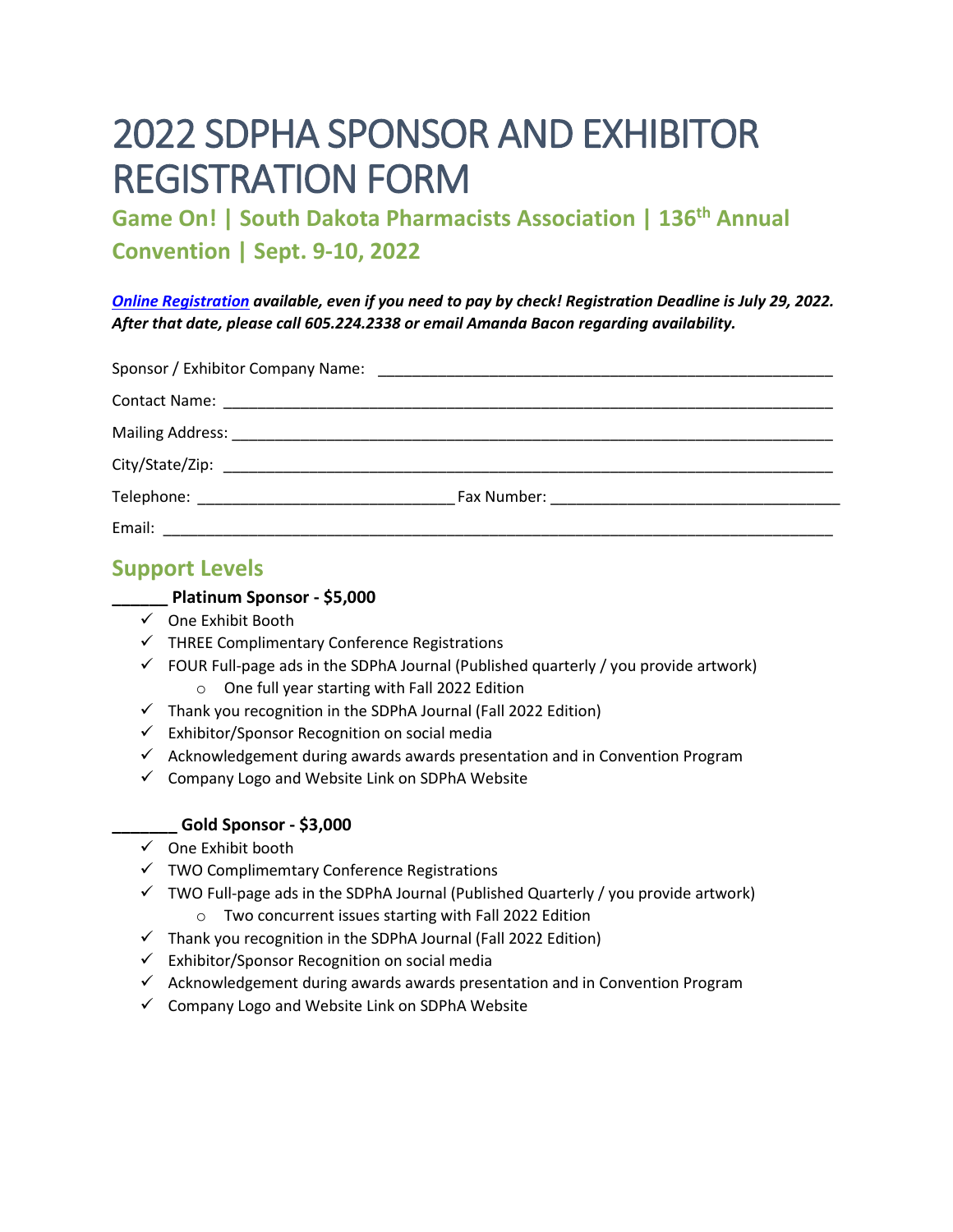#### **\_\_\_\_\_\_\_ Silver Sponsor - \$1,200**

- $\checkmark$  One Exhibit Booth
- $\checkmark$  TWO Complimentary Conference Registrations
- $\checkmark$  Thank you recognition in the SDPhA Journal (Fall 2022 Edition)
- $\checkmark$  Exhibitor/Sponsor Recognition on social media
- $\checkmark$  Acknowledgement during awards awards presentation and in Convention Program
- $\checkmark$  Company Logo on SDPhA Website

#### **\_\_\_\_\_\_\_ Breakfast - \$1,500 –** *One Available*

- $\checkmark$  One Exhibit Booth
- $\checkmark$  TWO Complimentary Conference Registrations
- $\checkmark$  Thank you recognition in the SDPhA Journal (Fall 2022 Edition)
- $\checkmark$  Exhibitor/Sponsor Recognition on social media
- $\checkmark$  Acknowledgement during awards awards presentation and in Convention Program
- $\checkmark$  Company Logo on SDPhA Website
- $\checkmark$  Company Name on Breakfast Signs
- $\checkmark$  Abilitity to place promotional information at breakfast tables (sponsoring compant is responsible for materials and placement)
- $\checkmark$  Please confirm availability with Amanda Bacon, Executive Director, before submitting registration.

#### **Exhibitor Only**

#### **\_\_\_\_\_\_\_ SDPhA Associate Member - \$850**

 *(Please attach associate membership form)*

#### **\_\_\_\_\_\_\_\_ Non-SDPhA Associate Member - \$995**

- $\checkmark$  One Exhibit Booth
- $\checkmark$  One Complimentary Conference Registration
- $\checkmark$  Thank you recognition in the SDPhA Journal (Fall 2022 Edition)
- $\checkmark$  Exhibitor/Sponsor Recognition on social media
- $\checkmark$  Acknowledgement during awards awards presentation and in Convention Program

#### **Exhibitor Attendee Information same as listed above? Check here: \_\_\_\_**

#### **If not, please fill out out the attendee information below:**

#### **Exhibitor Attendee Contact Information:**

| Name: Company    |      |        |  |
|------------------|------|--------|--|
| Mailing Address: |      |        |  |
| City/State/Zip:  |      |        |  |
| Phone:           | Fax: | Email: |  |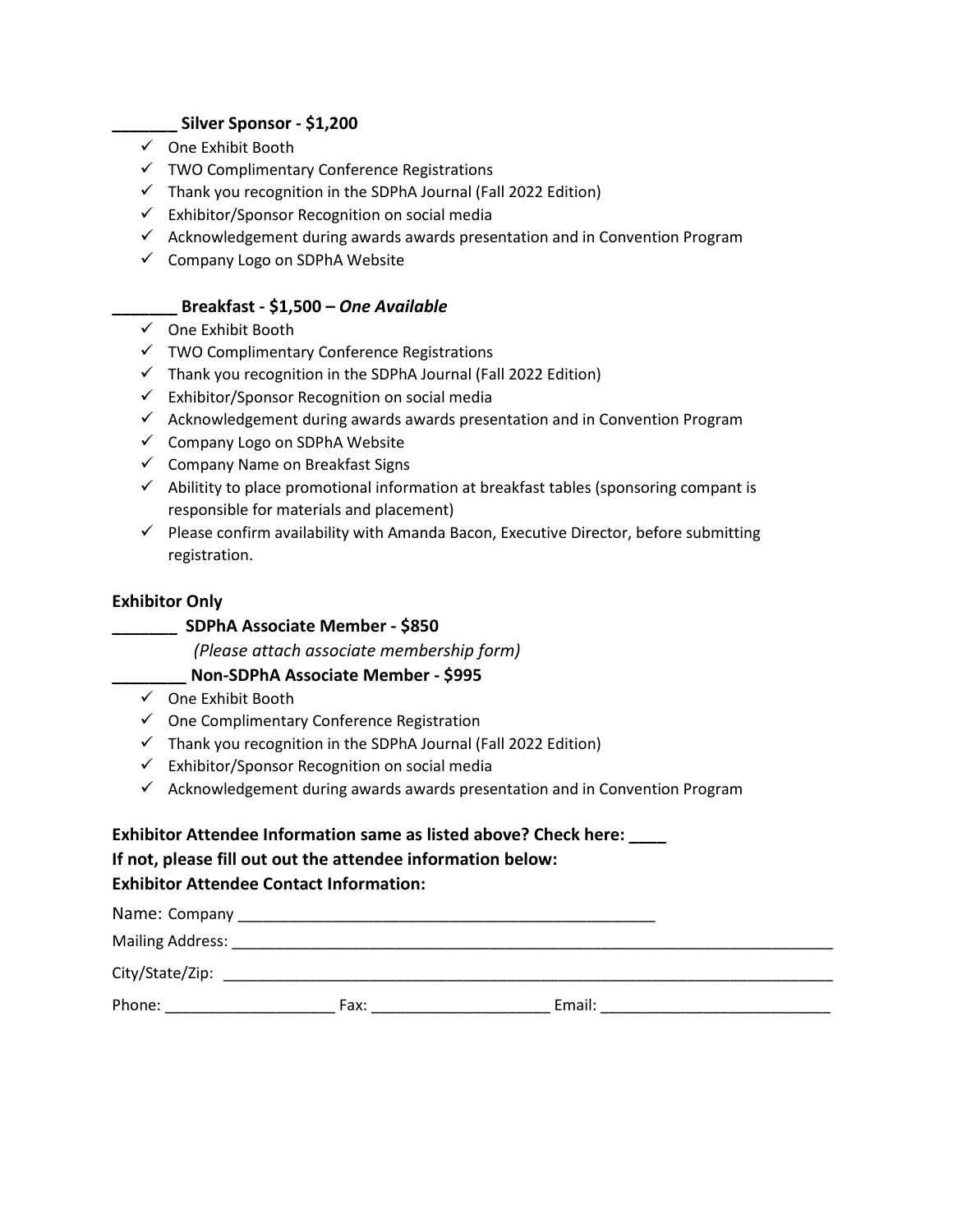#### **Can't attend, but still want to support SDPhA?**

We are pleased to support SDPhA at the level indicated, however will not be attending the **Annual Convention. We understand we will still receive the correlating advertising space in the SDPhA Journal, as well as recognition at the event and in the program.** 

#### **Exhibitor Details**

**Registration Deadline**  July 29, 2022 After that date, Call Amanda Bacon at 605.224.2338 for information on available options.

#### **Exhibit Area**

The exhibit area will be at the Swiftel Center in Brookings, SD. Lunch will be available for both the exhibitors and all convention attendees.

#### **Setting Up**

Setup may begin Friday morning from 8-10 am. All materials must be removed by 3 pm.

#### **Exhibit Space**

The exhibit space includes: One 6-foot, skirted table for tabletop exhibits, two chairs, electricity (additional cost), one convention, and exhibitor/sponsor recognition.

#### **Exhibit Hours**

The exhibit area will be open Friday, September, 9 from 11 am to 1 pm in the Swiftel Center.

#### **Shipping Location**

Exhibitors are welcome to ship materials directly to the Swiftel Center up to three days prior to the SDPhA Convention at the address below. Please do not ship items to arrive before Sept. 1, 2022 Swiftel Center Attn: SD Pharmacists Association "Exhibitor Name" 824 32nd Avenue Brookings, SD 57006

#### **Hotel Reservation**

Hampton Inn & Suites Brookings 3017 Lefevre Drive Brookings, SD 57006 605-697-5232 Ask for the South Dakota Pharmacists Association block.

**Register at [sdpha.org](https://www.sdpha.org/annual-convention/exhibitor-and-sponsor-registration) or send Associate Membership Application and/or Exhibitor Registration and Payment to: SDPhA Annual Convention | P.O. Box 518 |Pierre, SD 57501-0518 |SDPhA tax ID: 46-0191834**